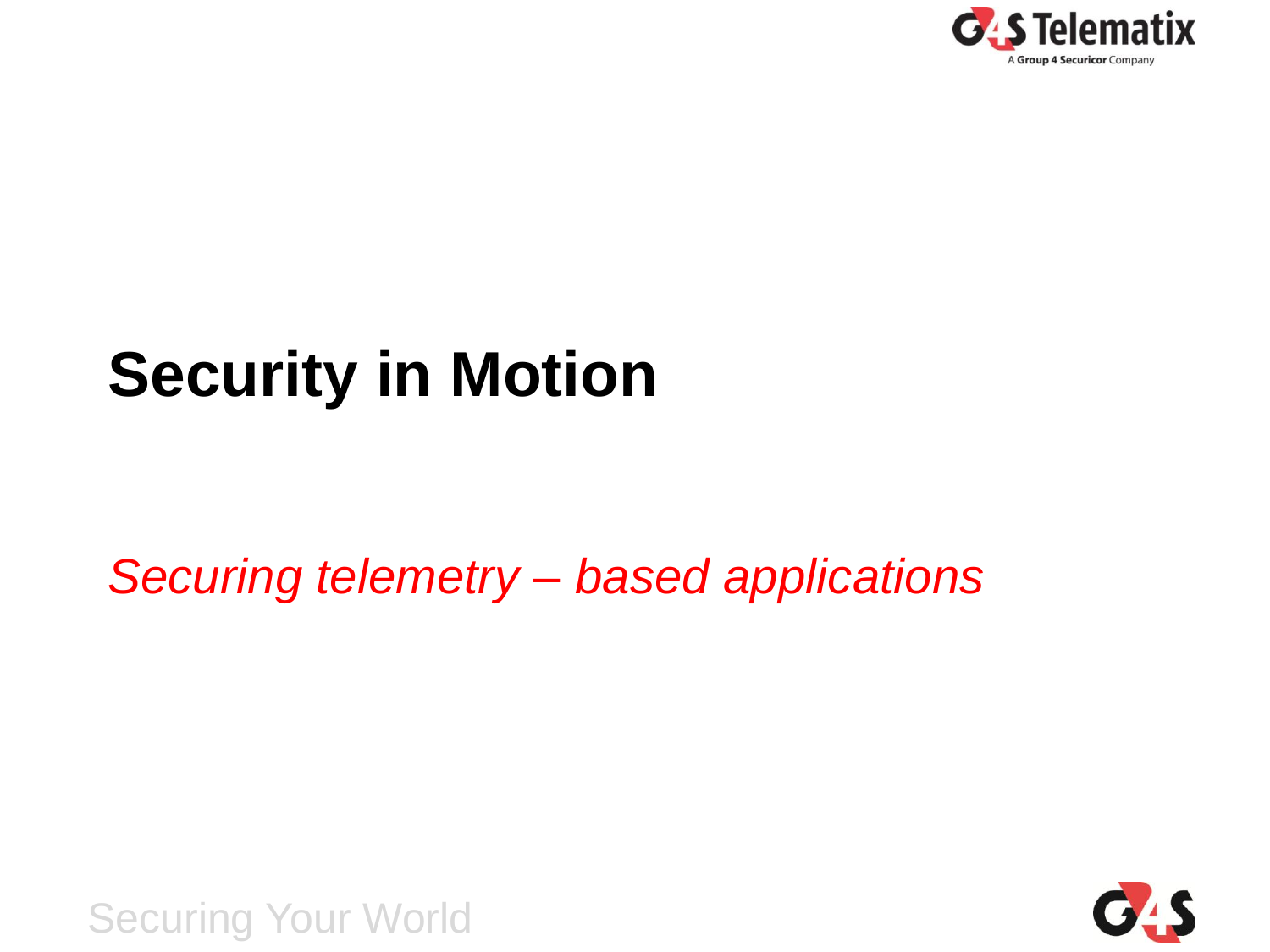

### **Who we are**

- $\cdot$  Founded in 1999 Part of G4S global organization
- Greek market leader in Telematics over 6500 vehicles tracked and managed in Greece
- ❖ Deployed the C4i AVL solution for the Olympic Games 2004
- **\*** Participates in European research programs in fields of telemetry and biometrics
- ❖ Project management & solution provider for tracking of over 13.000 people and vehicles throughout Europe
- $\div$  **TAPA (Transported Asset Protection Association) member**

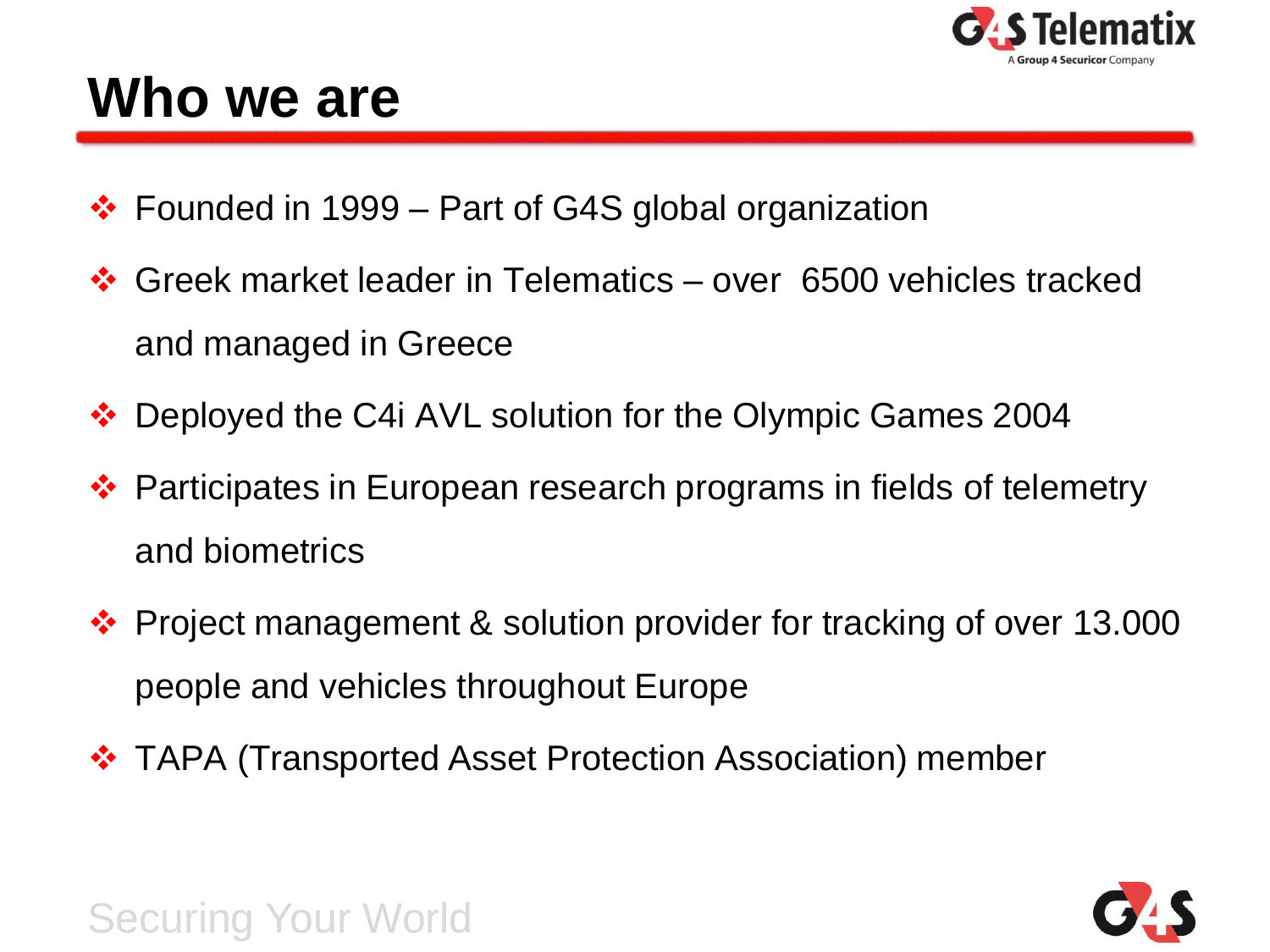

## **What we offer**

**□ Security consulting (TAPA FSR-TSR, Risk** 

Assessment)

- **□** Monitoring & response
	- $\Box$  Safety of people lone workers
	- $\Box$  Security of assets location, environment
- $\Box$  Reports of live and historical metering data
	- $\Box$  locations of the vehicles / assets / persons tracked
	- $\Box$  tracking metering (speeds, routes, stops)
	- $\Box$  security related data (vehicle driver, doors opened)

Securing Your World **Q** environmental monitoring / metering (temperature)

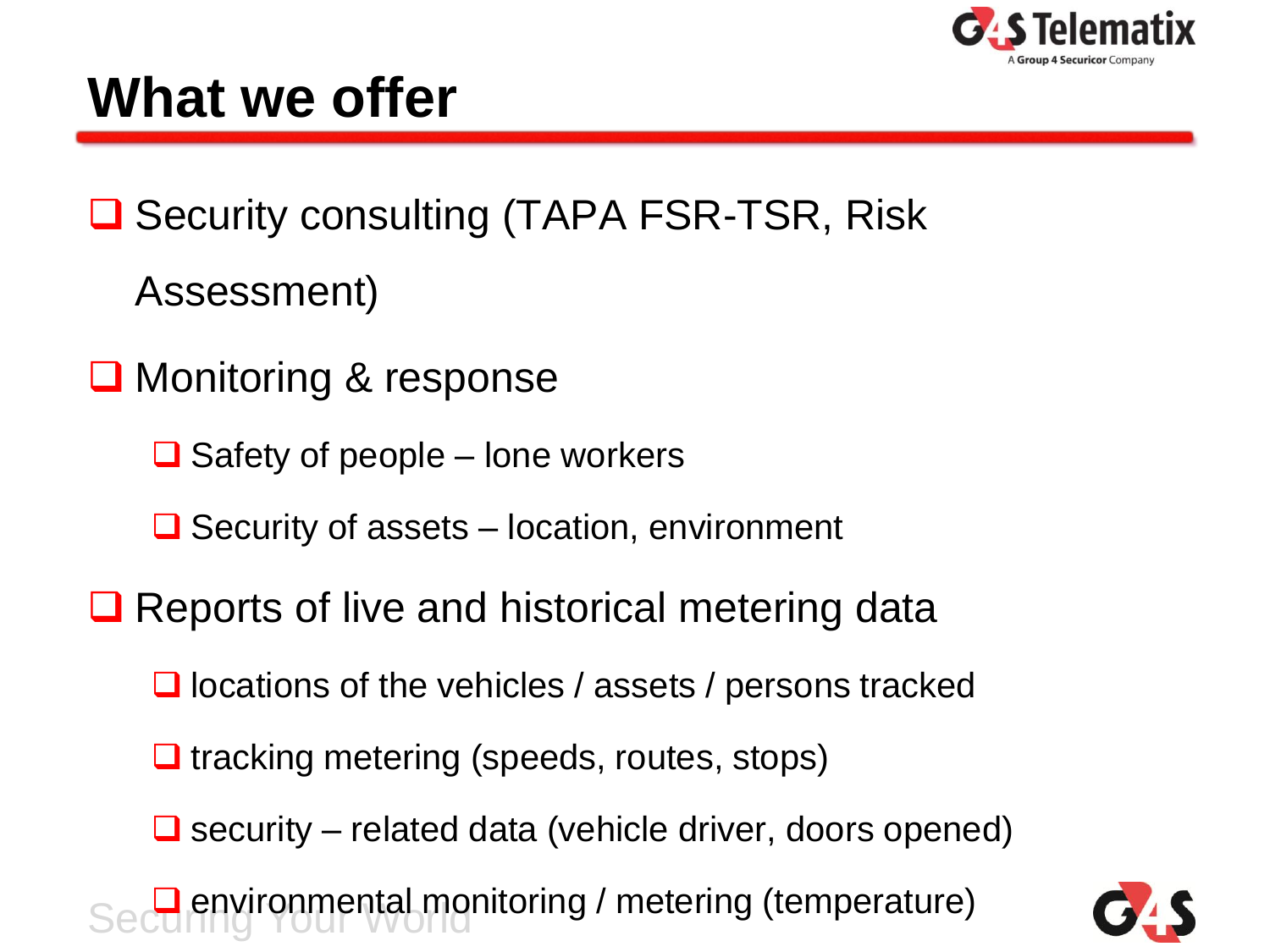

### **What do we want to protect?**

■ Human life : Somebody asks for help – Interactive

- **O** Driver of a vehicle under attack (jewelry, money  $\ldots$ )
- **□ Lone worker under attack (guard)**
- **□** Elderly, youngsters or disabled people in need
- **□ Assets : Vehicles, merchandise Automated** 
	- $\Box$  An asset is moving outside of allowed times / regions
	- $\Box$  A vehicle is moving with its engine off
	- $\Box$  Breach of speed limits

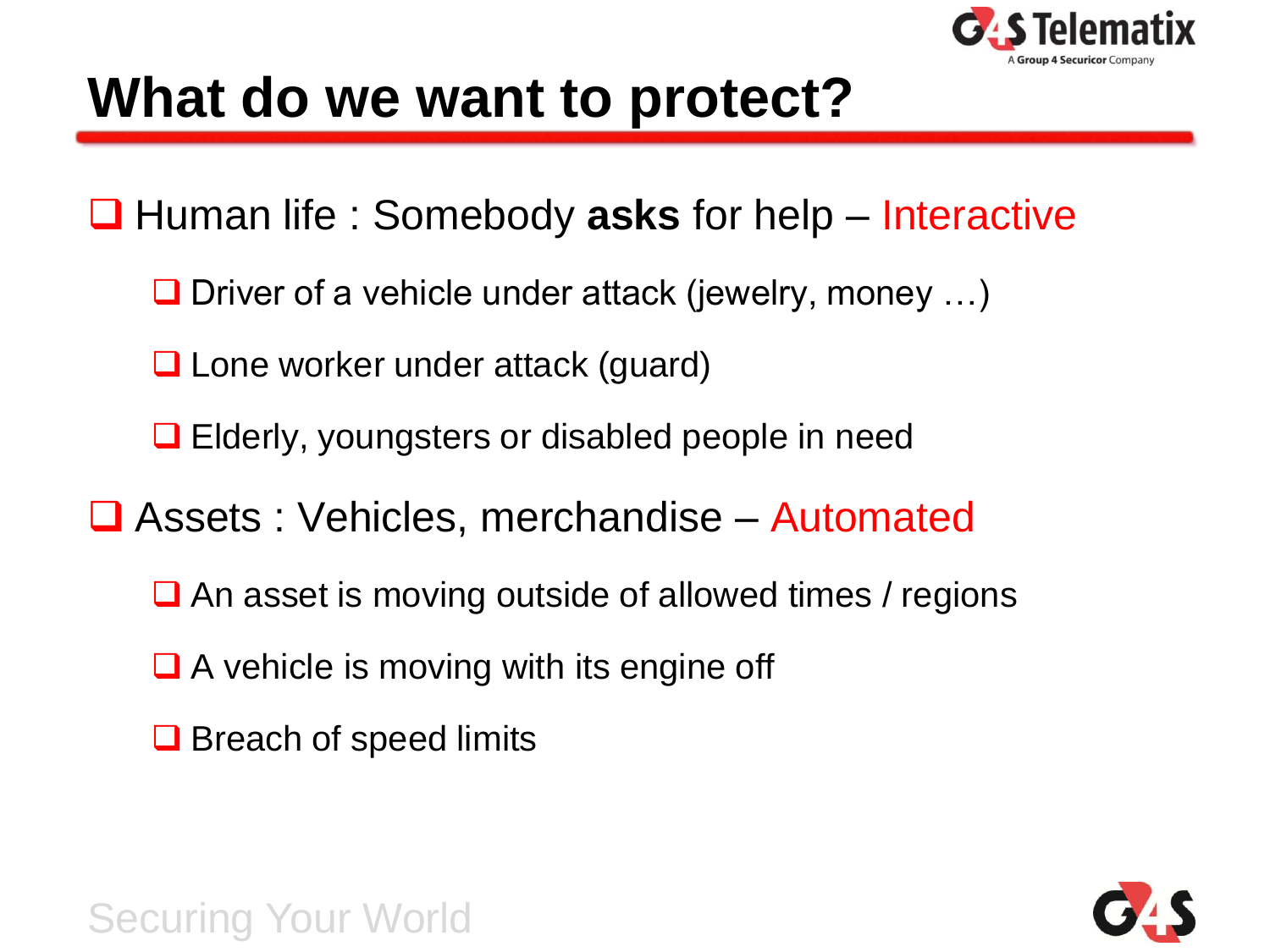

### **What do we want to protect?**

- **□** Physical security : access control of moving assets
	- $\Box$  An unauthorized driver attempts to start a vehicle
	- A combination of actions is identified indicating intrusion
- $\Box$  Environmental metering and security
	- **□** Environmental readings have changed over a threshold
	- **■** Somebody's utility consumption is raising unusually
	- **■** Automatic metering for charging



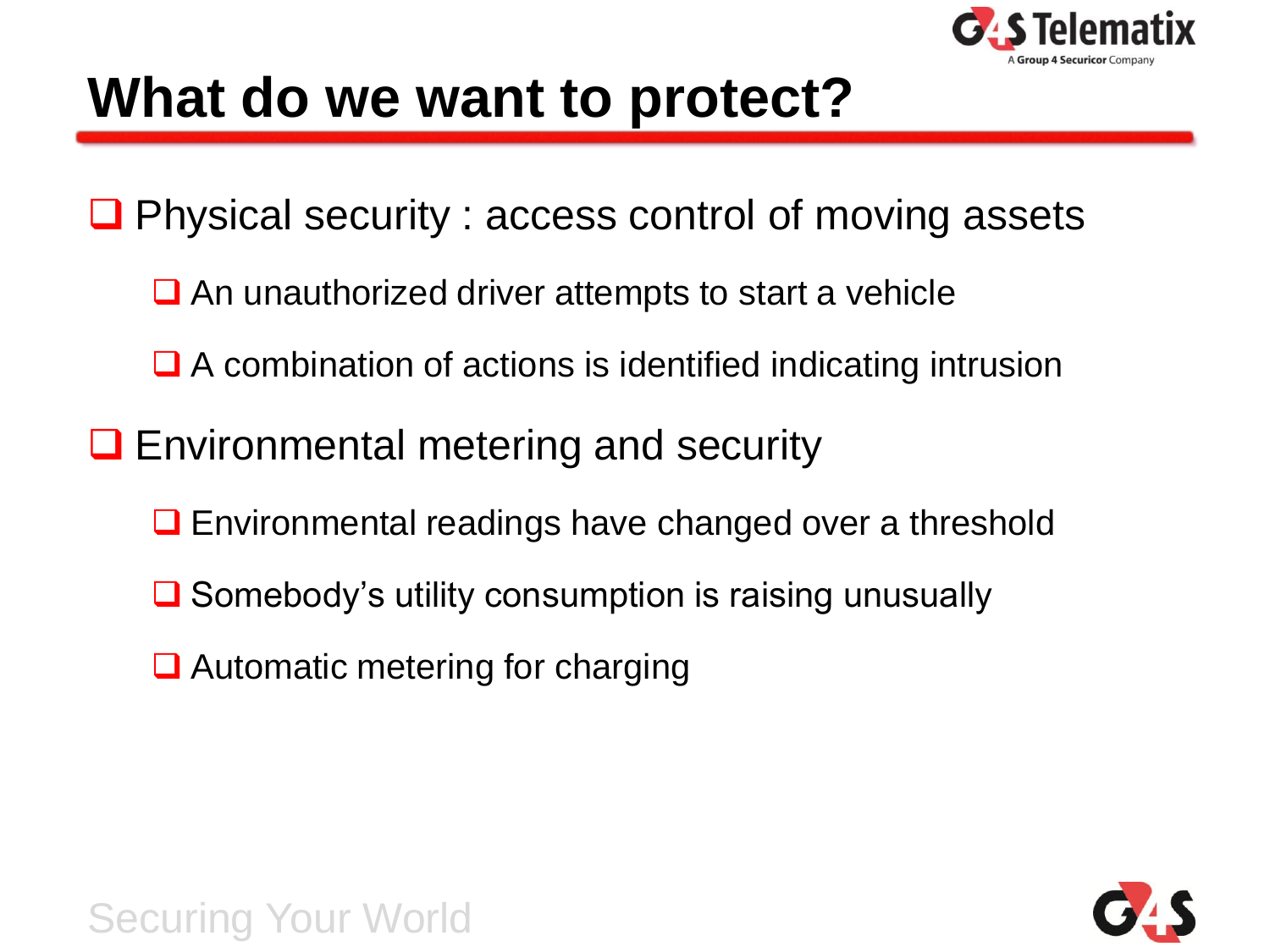

### **Requirements**

### Data is measured

### $\triangleright$  ... and it is sent over the air

## $\triangleright$  ... to be properly evaluated

### $\triangleright$  . so that actions are taken

# $\triangleright$  ... and required reports are produced

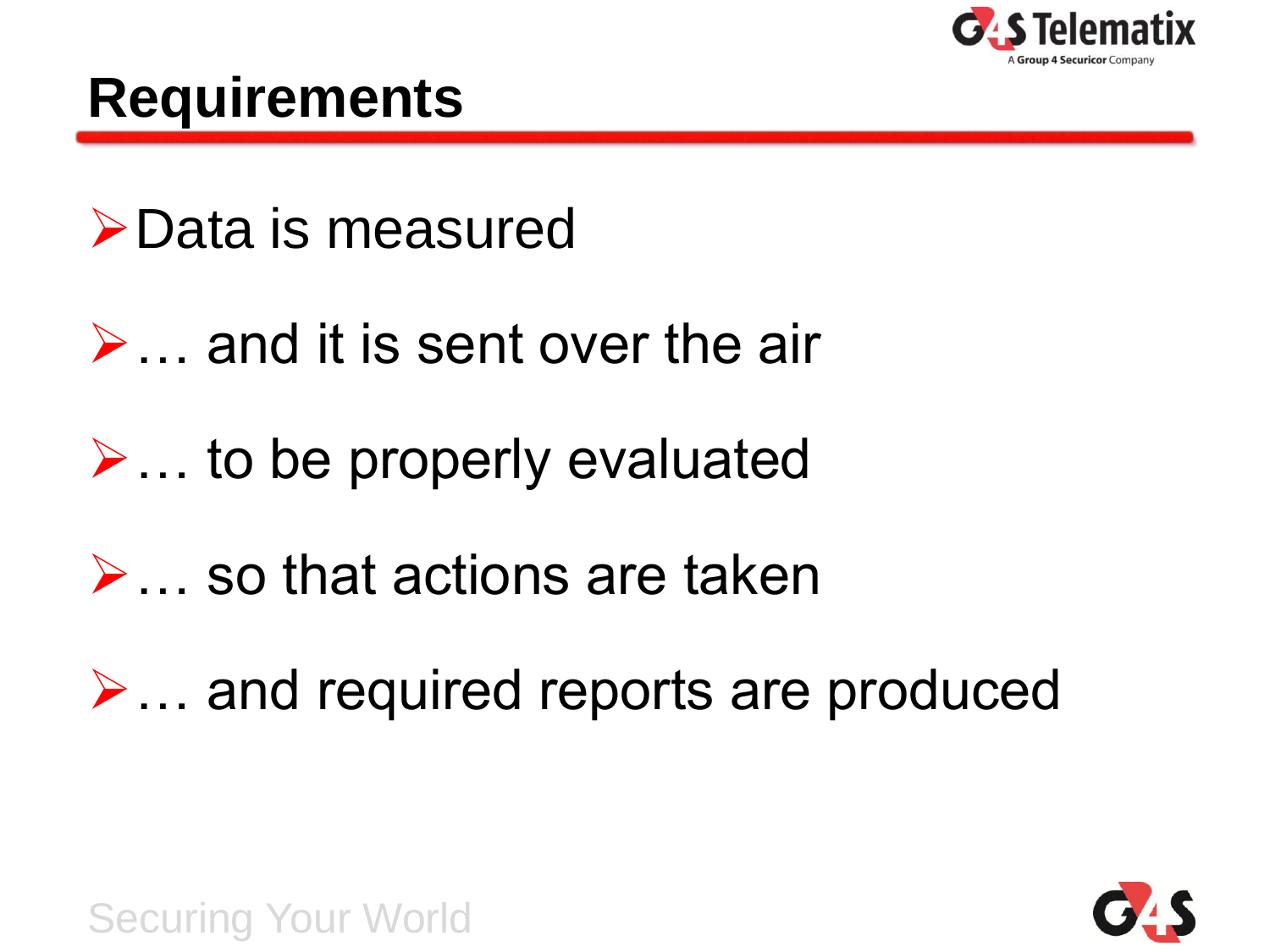

## **Solution Architectural Diagram**



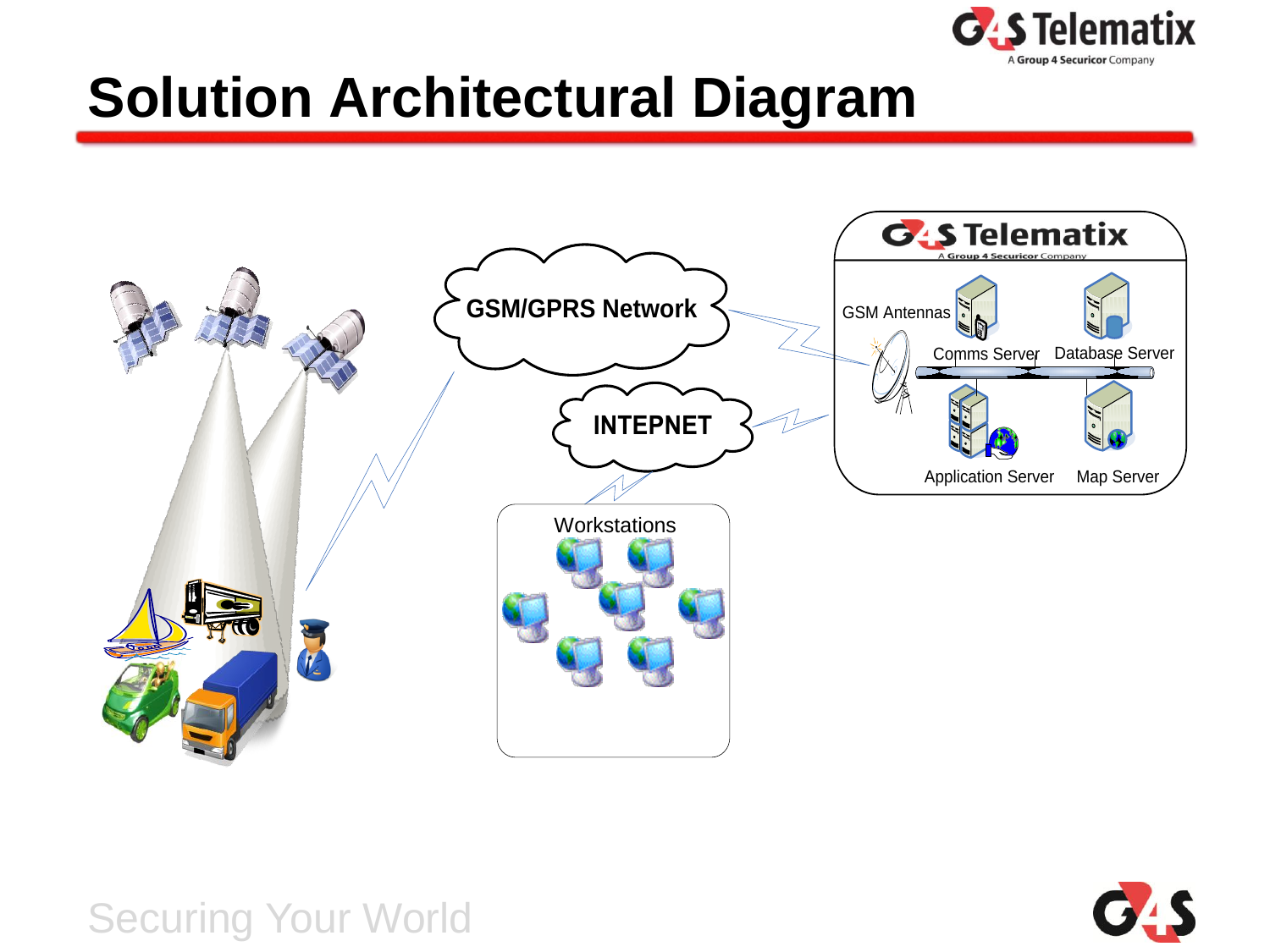

## **Possible Threats**

#### $\triangleright$  Availability

- $\triangleright$  Monitoring devices
- $\triangleright$  Back end systems
- $\triangleright$  Data communications

#### $\triangleright$  Confidentiality

- $\triangleright$  Unauthorized access
- $\triangleright$  Data leakage
- $\triangleright$  Integrity
	- $\triangleright$  Data modification

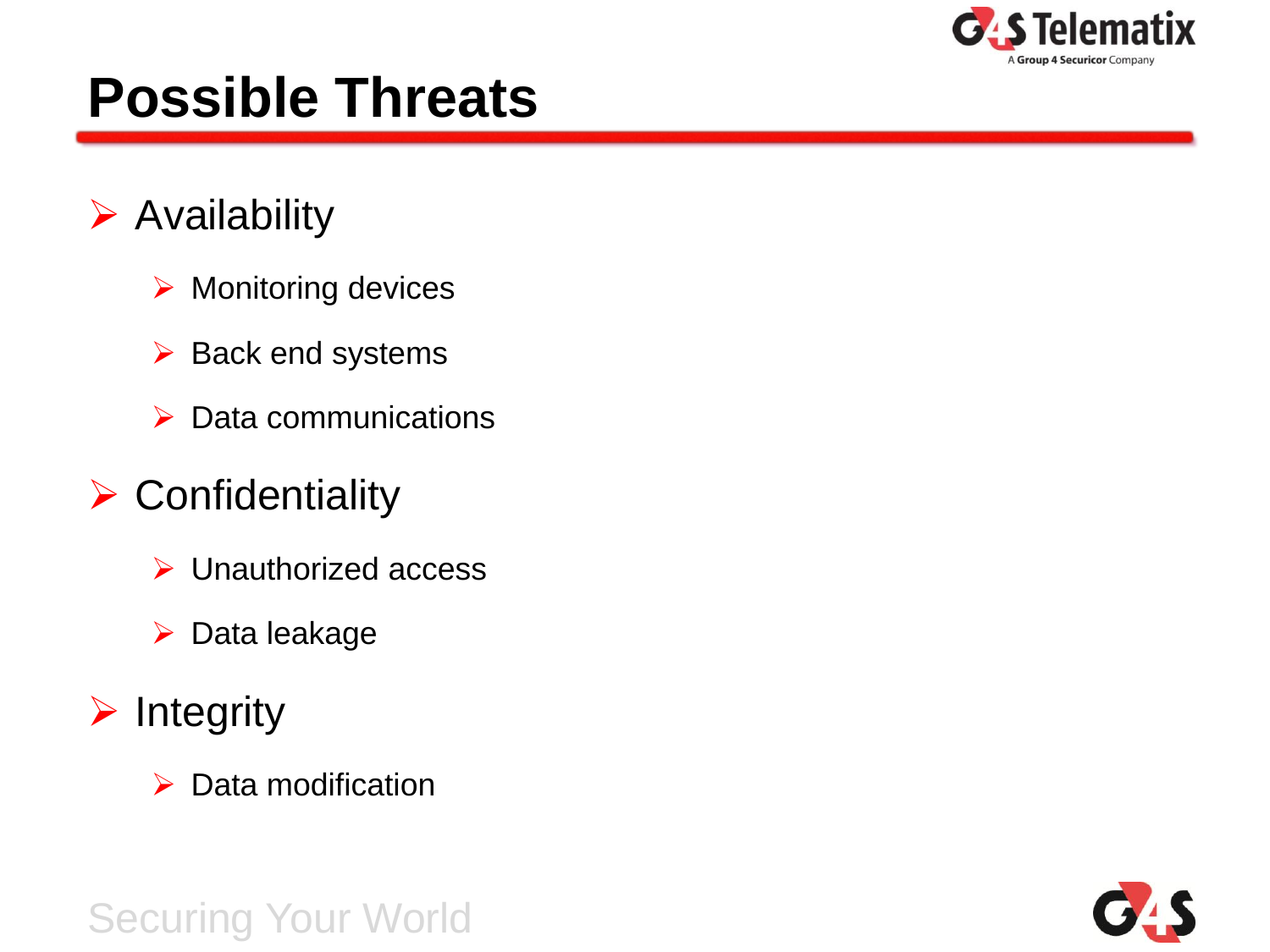

# **Availability Threats**



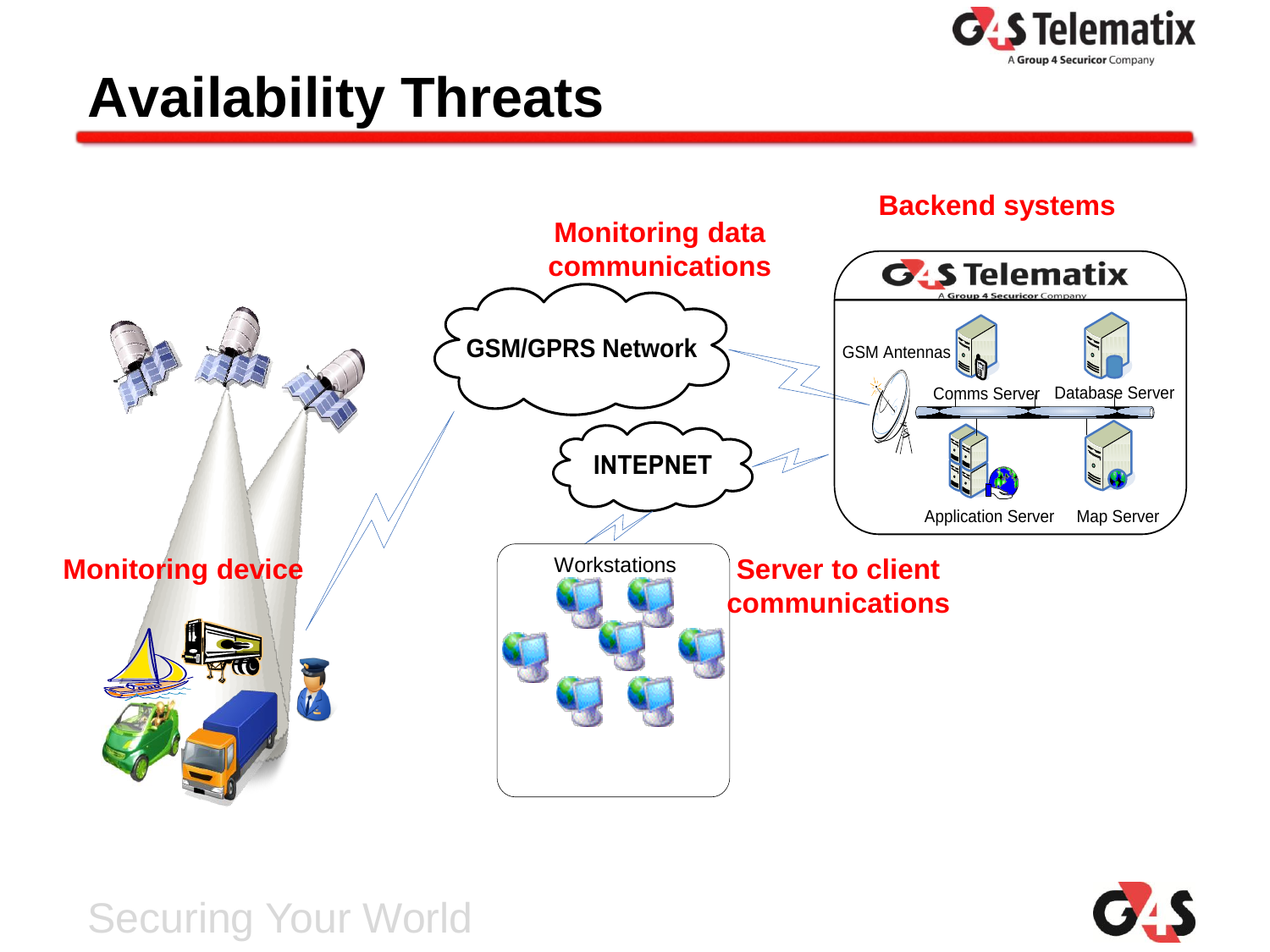

# **Risks on availability**

| <b>Threat</b>                                                   | <b>Probability</b> | <b>Mitigation options</b>                                                                                                                                                                                                                                       |
|-----------------------------------------------------------------|--------------------|-----------------------------------------------------------------------------------------------------------------------------------------------------------------------------------------------------------------------------------------------------------------|
| Monitoring device failure                                       | Low                | $\checkmark$ Two distinct devices                                                                                                                                                                                                                               |
| Monitoring data<br>communications failure<br>or temporary loss  | Medium             | $\checkmark$ Two devices using distinct providers<br>$\checkmark$ One device with alternate connections<br>$\checkmark$ Plain GSM (SMS/CSD) option in cases<br>that GPRS is not available<br>$\checkmark$ Devices log generated messages and<br>send them later |
| Server to client<br>communications failure<br>or temporary loss | Low                | $\checkmark$ Redundant network connections                                                                                                                                                                                                                      |
| <b>Backend systems</b><br>availability                          | Low                | $\checkmark$ Redundant / high availability servers<br>$\checkmark$ Tier-III Datacenter                                                                                                                                                                          |

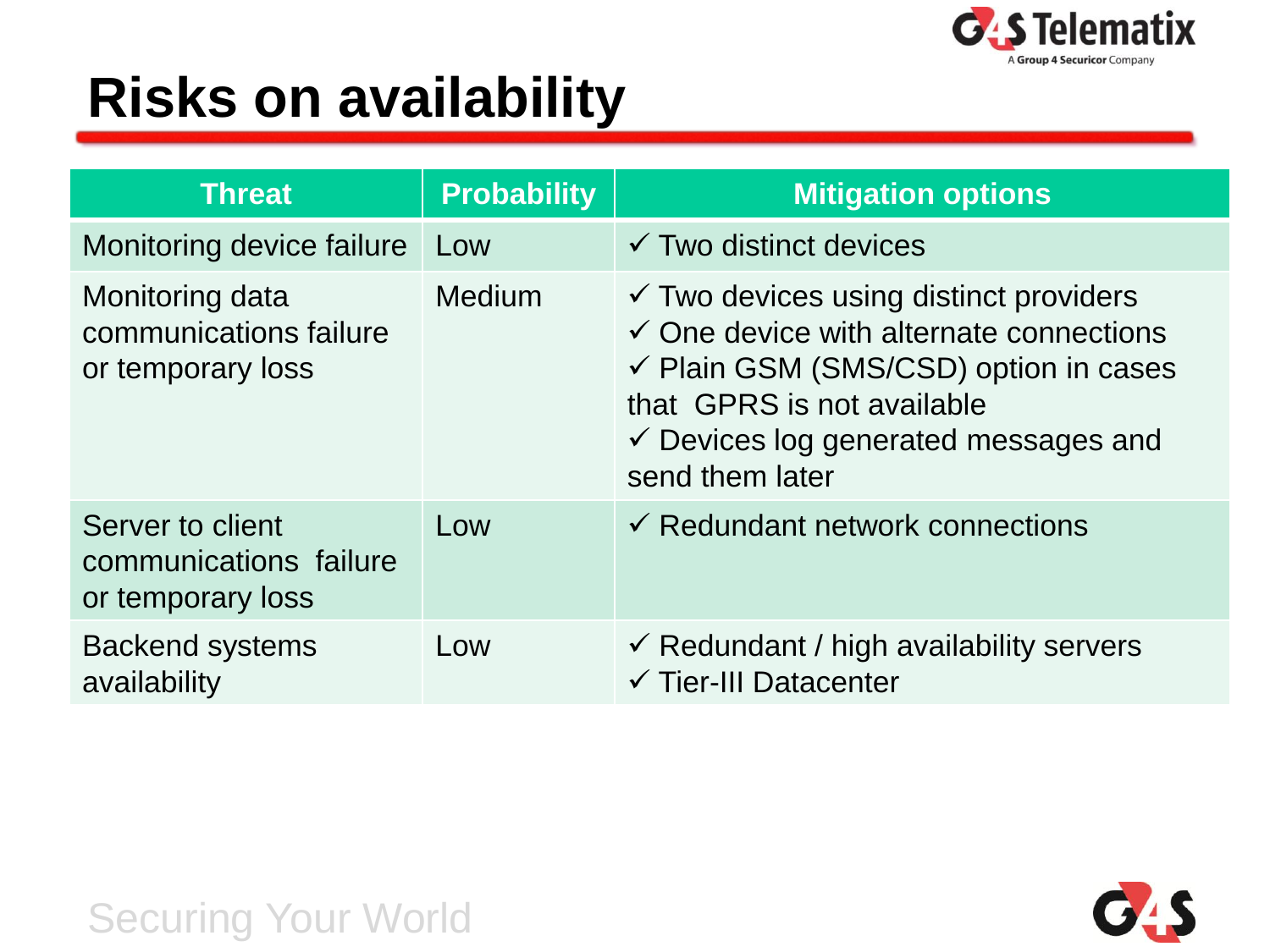

# **Confidentiality Threats**



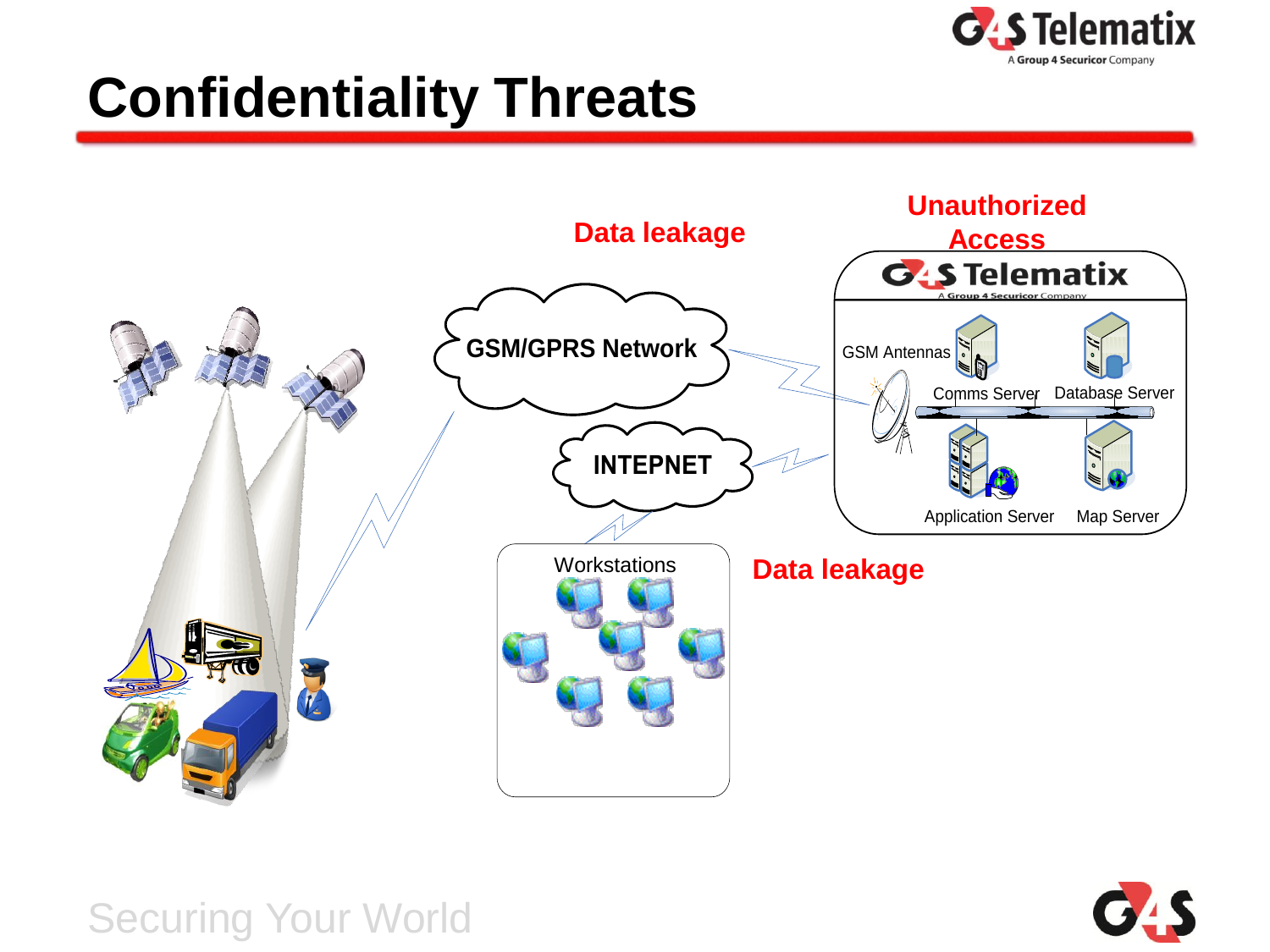

# **Risks on confidentiality**

| <b>Threat</b>                              | <b>Probability</b> | <b>Mitigation options</b>                                                                                                                                                                                |
|--------------------------------------------|--------------------|----------------------------------------------------------------------------------------------------------------------------------------------------------------------------------------------------------|
| Leakage of<br>messages sent<br>over GPRS   | Low                | $\checkmark$ Standard GPRS security – encryption<br>and authentication<br>$\checkmark$ Proprietary and encrypted<br>communication protocol<br>$\checkmark$ Own APN / GGSN<br>$\checkmark$ End to end VPN |
| Data / reports<br>sent to the end<br>users | <b>Medium</b>      | $\checkmark$ SSL – based communication (HTTPS)<br>$\checkmark$ Client (certificate based) authentication                                                                                                 |
| Unauthorized<br>access                     | Medium             | $\checkmark$ Firewall<br>✓ Network and Host Intrusion Detection<br><b>Systems</b><br>$\checkmark$ Physical security                                                                                      |

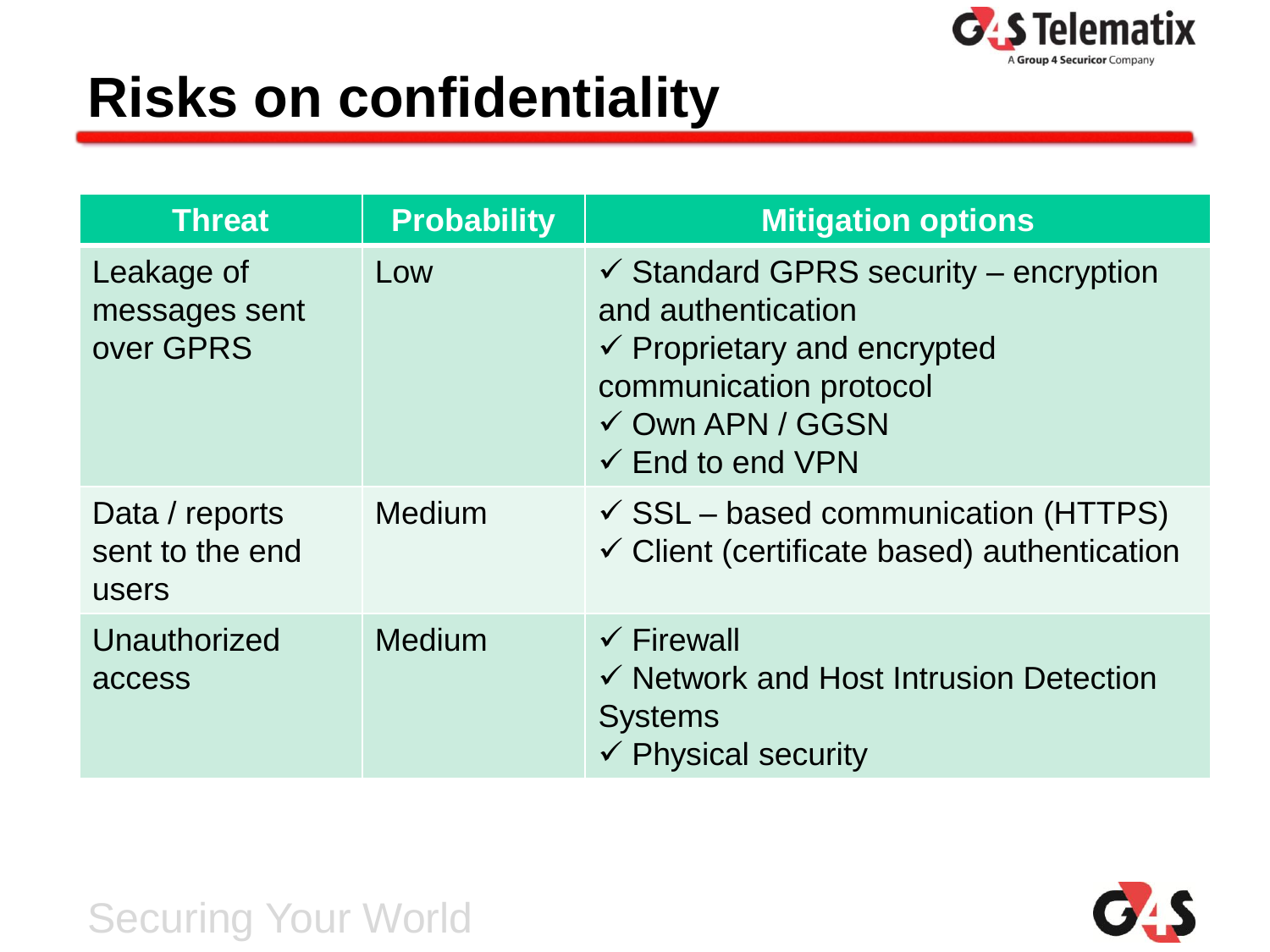

# **Integrity Threats**



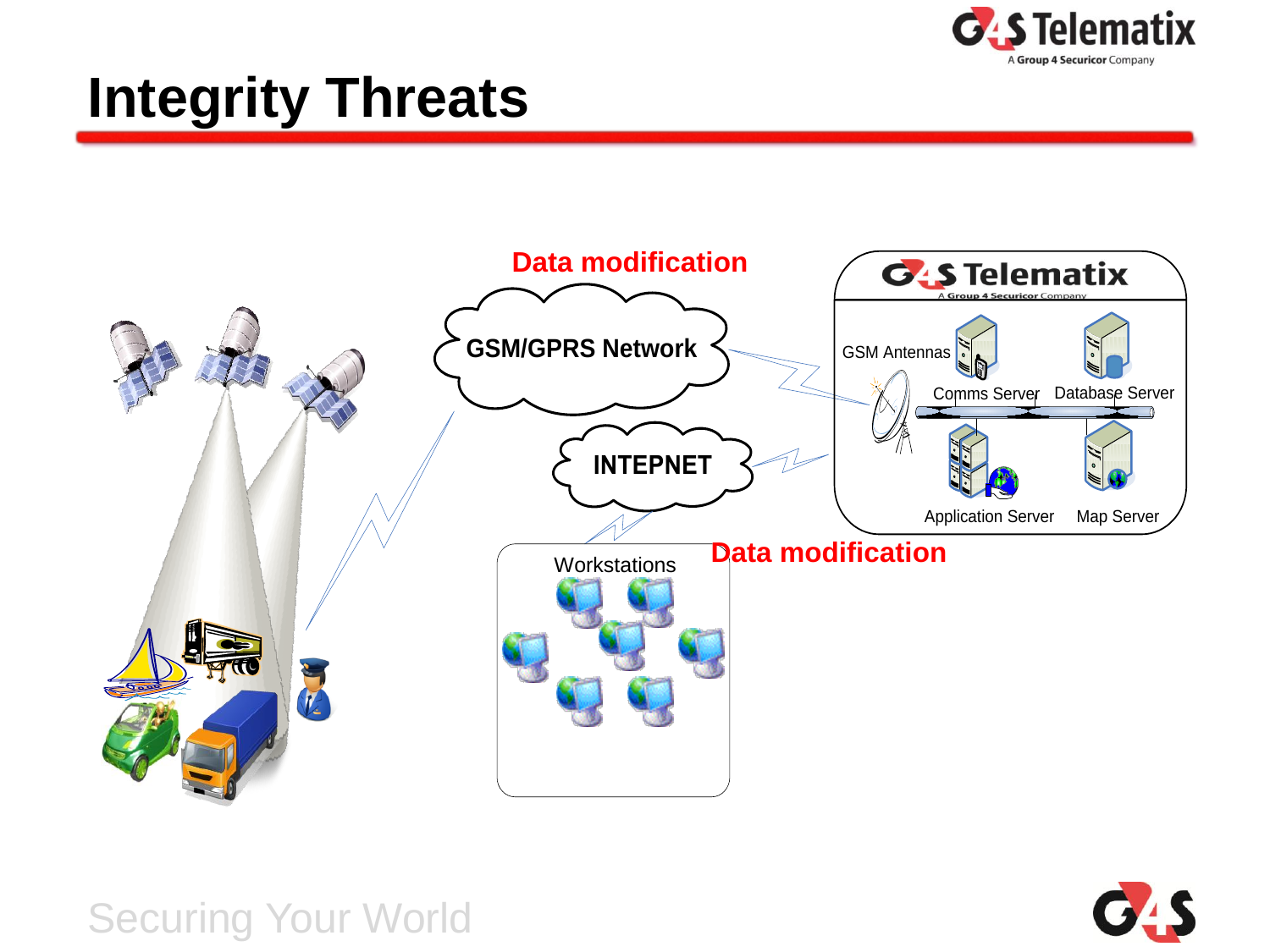

# **Risks on integrity**

| <b>Threat</b>                                                | <b>Probability</b> | <b>Mitigation options</b>                                                                                                                                                                                                                                                                              |
|--------------------------------------------------------------|--------------------|--------------------------------------------------------------------------------------------------------------------------------------------------------------------------------------------------------------------------------------------------------------------------------------------------------|
| Alteration of<br>messages sent<br>over GPRS                  | Low                | $\checkmark$ Standard GPRS security –<br>encryption and authentication<br>$\checkmark$ Proprietary and encrypted<br>communication protocol<br>$\checkmark$ Own APN / GGSN<br>$\checkmark$ End to end VPN<br>$\checkmark$ Application – level integrity check<br>$\checkmark$ Application – level logic |
| Alteration of the<br>data / reports sent<br>to the end users | Medium             | $\checkmark$ SSL – based communication<br>(HTTPS)<br>$\checkmark$ Client (certificate based)<br>authentication                                                                                                                                                                                         |



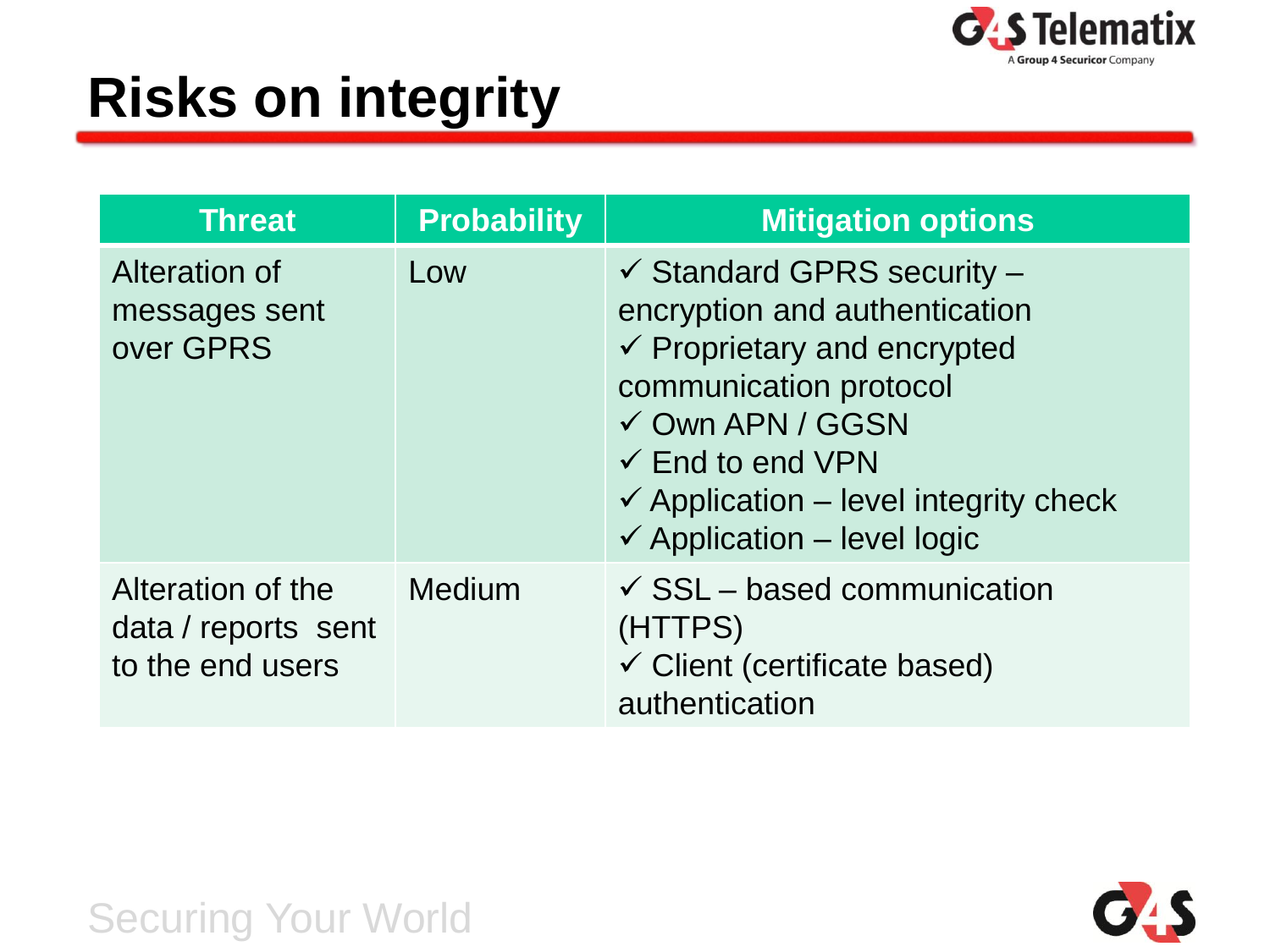

# **Identification methods**

| <b>Problem</b>                   | <b>Identification</b>                                                                                                  |
|----------------------------------|------------------------------------------------------------------------------------------------------------------------|
| Faulty or compromised devices    | $\checkmark$ Continuous checks for devices that do<br>not send messages for a time period over<br>a standard threshold |
| Data is not received from a      | $\checkmark$ Continuous checks for the amount of                                                                       |
| communication channel            | data sent over communication channels                                                                                  |
| Server to client                 | $\checkmark$ Automatic failover to redundant                                                                           |
| communications failure           | connection and alarm generation                                                                                        |
| <b>Backend systems failure</b>   | $\checkmark$ Automatic failover to redundant system<br>and alarm generation                                            |
| <b>Backend systems intrusion</b> | $\checkmark$ Network and Host Intrusion detection                                                                      |
| attempt                          | systems                                                                                                                |

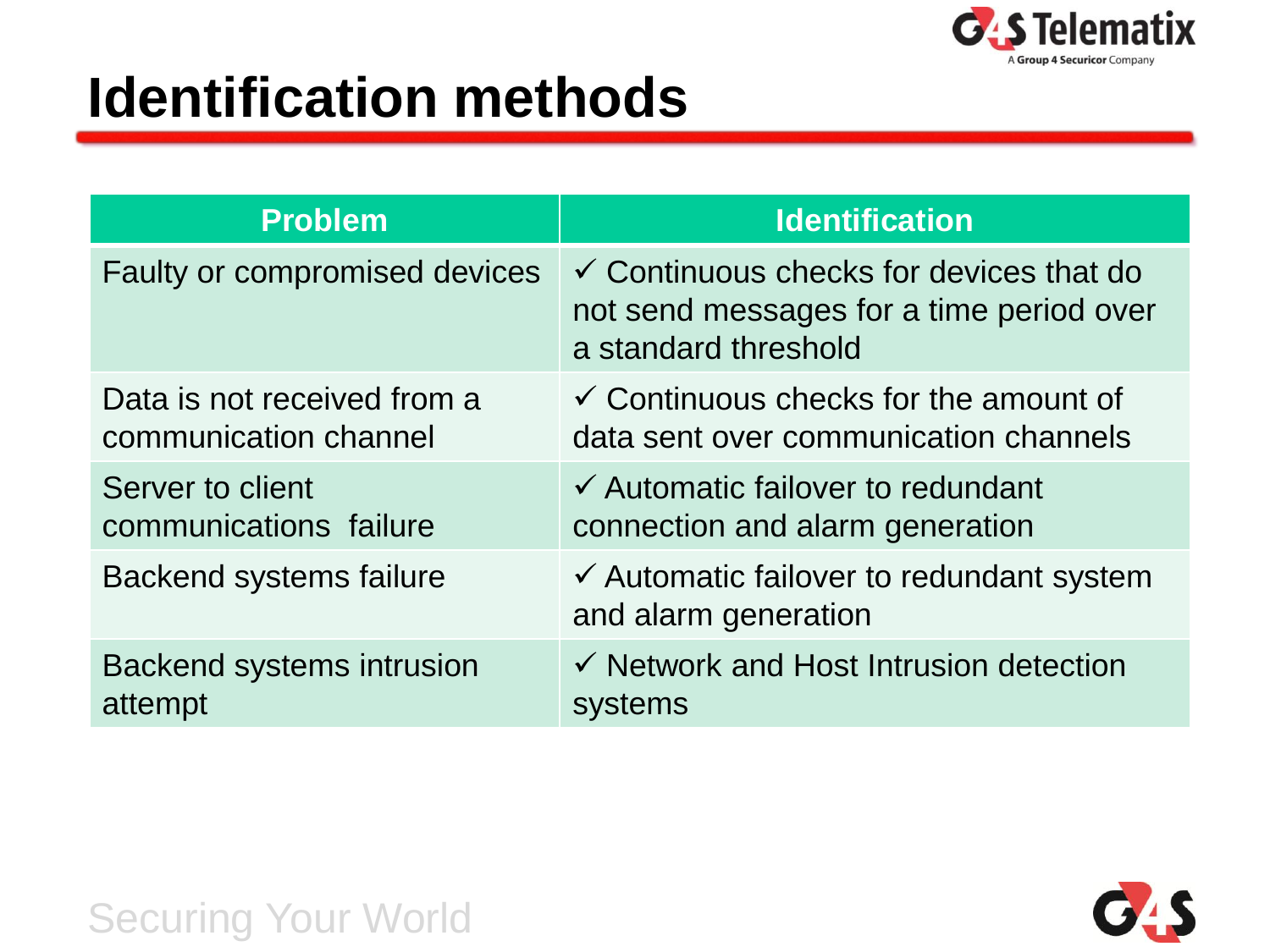

### **Contact details**

# **G4S Telematix:**

### **http://www.telematix.gr**

# **Michalis Kamprianis**

**Technology Manager, G4S Telematix**

# **michalis.kamprianis@gr.g4s.com**